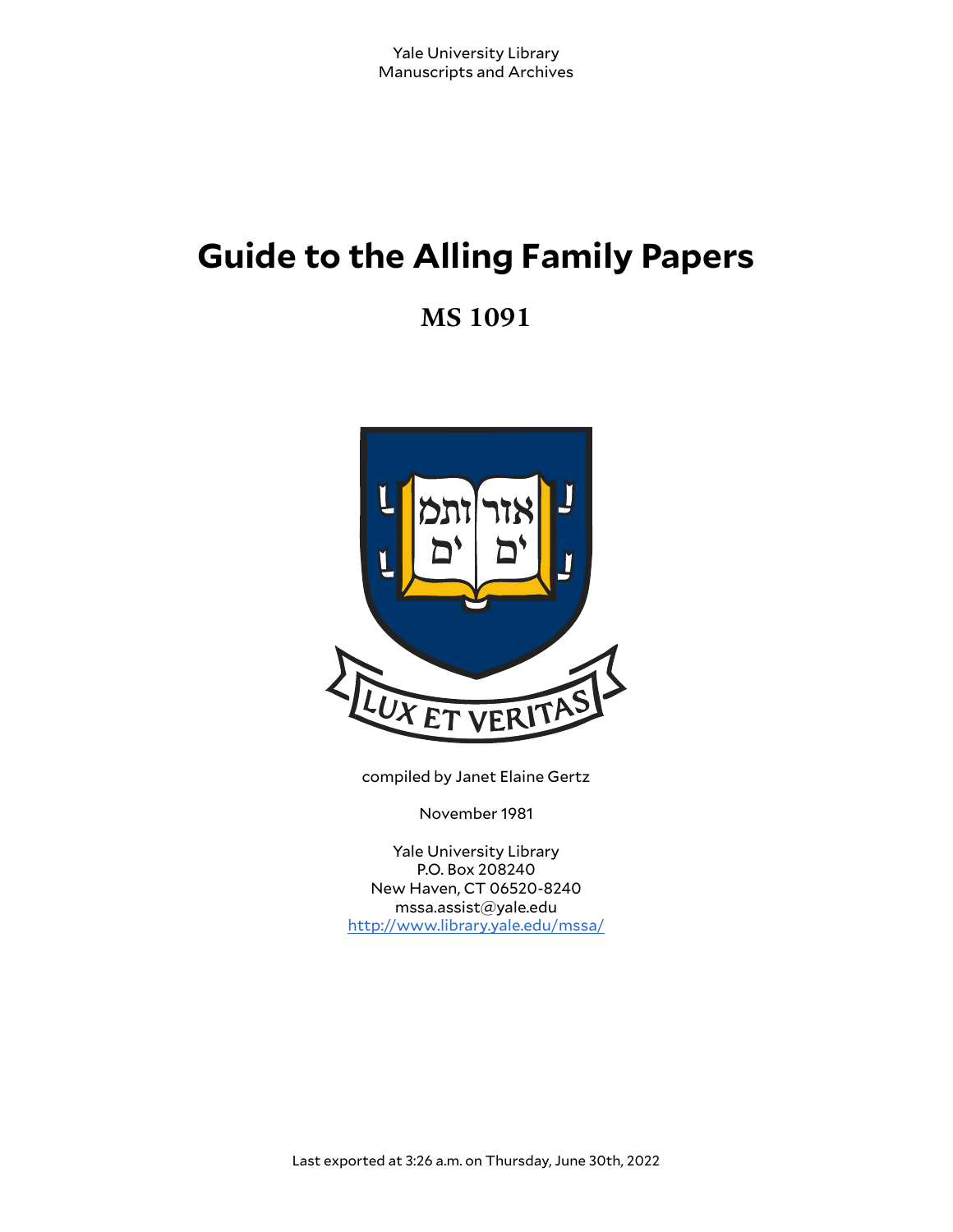# **Table of Contents**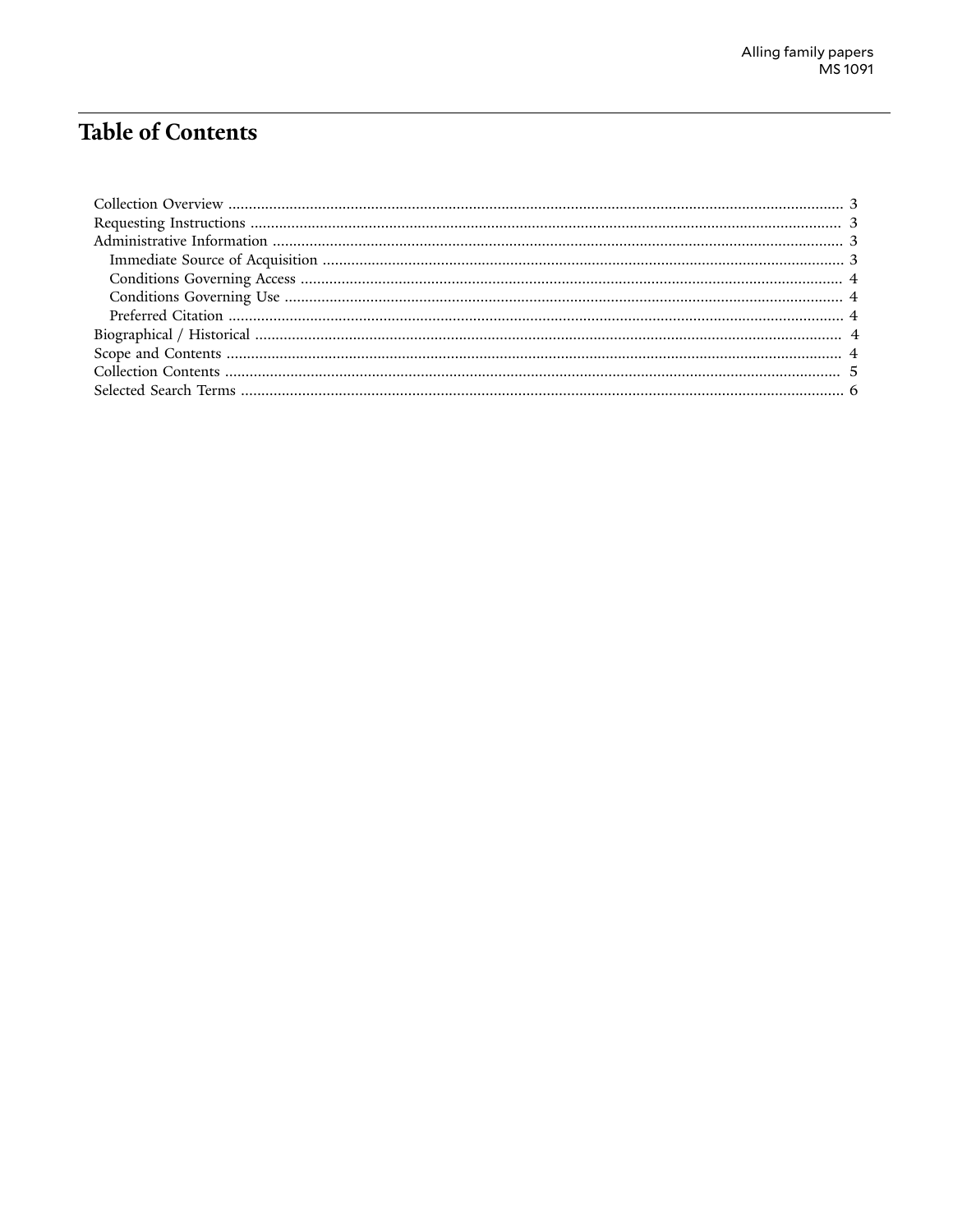# <span id="page-2-0"></span>**Collection Overview**

|                            | <b>REPOSITORY:</b> Manuscripts and Archives<br><b>Yale University Library</b><br>P.O. Box 208240<br>New Haven, CT 06520-8240<br>msa. assist@yale.edu<br>http://www.library.yale.edu/mssa/                                                                                                                                                                                                                                                                                              |  |
|----------------------------|----------------------------------------------------------------------------------------------------------------------------------------------------------------------------------------------------------------------------------------------------------------------------------------------------------------------------------------------------------------------------------------------------------------------------------------------------------------------------------------|--|
| <b>CALL NUMBER: MS1091</b> |                                                                                                                                                                                                                                                                                                                                                                                                                                                                                        |  |
|                            | <b>CREATOR:</b> Alling family                                                                                                                                                                                                                                                                                                                                                                                                                                                          |  |
|                            | <b>TITLE:</b> Alling family papers                                                                                                                                                                                                                                                                                                                                                                                                                                                     |  |
|                            | <b>DATES: 1726-1885</b>                                                                                                                                                                                                                                                                                                                                                                                                                                                                |  |
|                            | PHYSICAL DESCRIPTION: 2.5 linear feet (1 box, 1 folio)                                                                                                                                                                                                                                                                                                                                                                                                                                 |  |
| <b>LANGUAGE: English</b>   |                                                                                                                                                                                                                                                                                                                                                                                                                                                                                        |  |
|                            | <b>SUMMARY:</b> Chiefly legal papers of the Alling family of New Haven, Connecticut. Included<br>are ninety Connecticut deeds (1742-1871) many of which are for Orange and<br>Milford, Connecticut. The largest group of papers concerns Joseph Alling<br>and the estate of his father Chauncey Alling. Other items are a report of<br>Thaddeus Alling's estate (1832), an application for oyster grounds in New<br>Haven by Chauncey Alling, and a book of poetry by Anna L. Johnson. |  |
|                            | <b>ONLINE FINDING AID:</b> To cite or bookmark this finding aid, please use the following link: https://<br>hdl.handle.net/10079/fa/mssa.ms.1091                                                                                                                                                                                                                                                                                                                                       |  |

## <span id="page-2-1"></span>**Requesting Instructions**

To request items from this collection for use in the Manuscripts and Archives reading room, please use the request links in the HTML version of this finding aid, available at [https://hdl.handle.net/10079/fa/](https://hdl.handle.net/10079/fa/mssa.ms.1091) [mssa.ms.1091.](https://hdl.handle.net/10079/fa/mssa.ms.1091)

To order reproductions from this collection, please go to [http://www.library.yale.edu/mssa/](http://www.library.yale.edu/mssa/ifr_copy_order.html) [ifr\\_copy\\_order.html.](http://www.library.yale.edu/mssa/ifr_copy_order.html) The information you will need to submit an order includes: the collection call number, collection title, series or accession number, box number, and folder number or name.

Key to the container abbreviations used in the PDF finding aid:

b. box<br>f. fold

folder

# <span id="page-2-2"></span>**Administrative Information**

### <span id="page-2-3"></span>**Immediate Source of Acquisition**

Purchased in 1945 and 1950.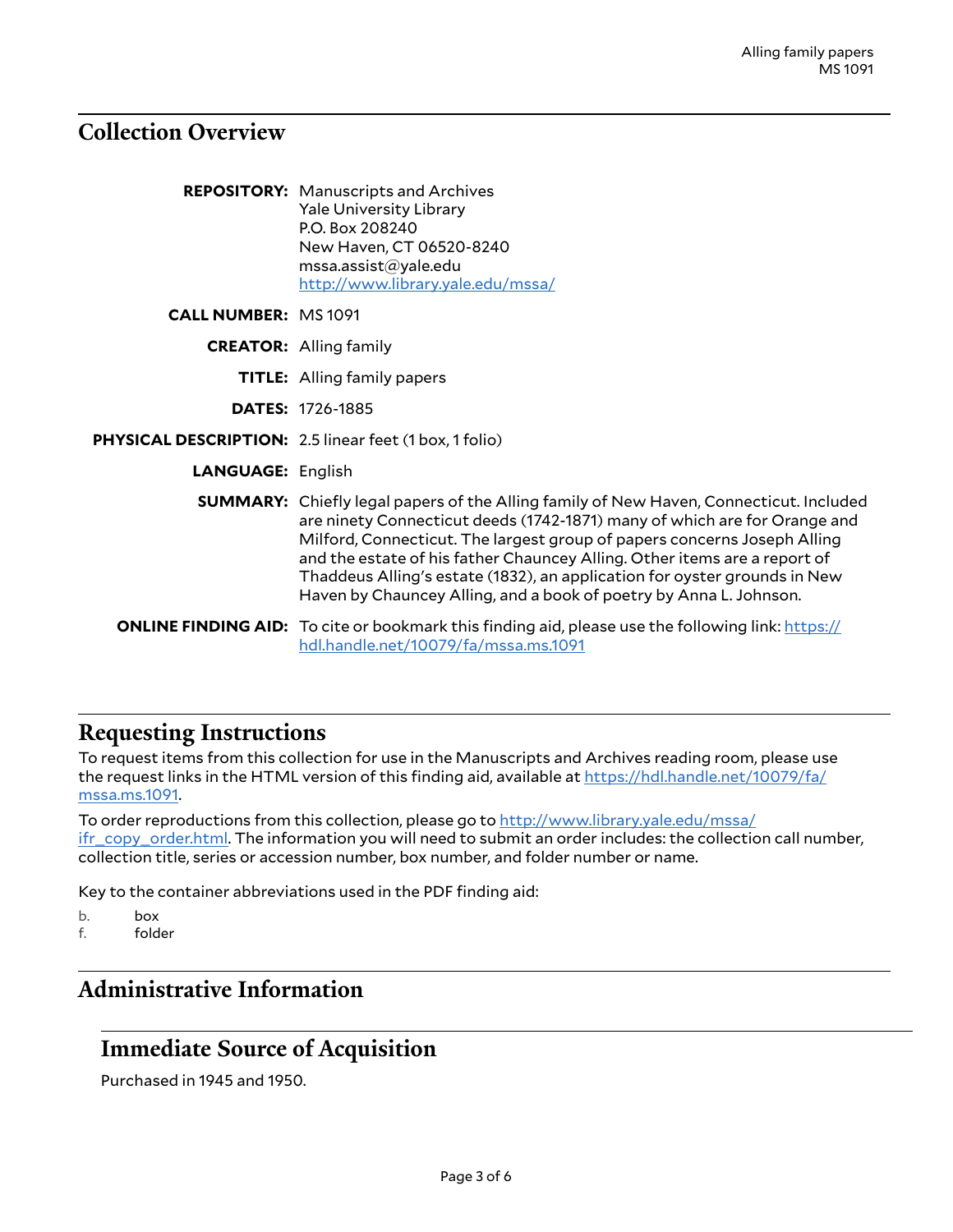# <span id="page-3-0"></span>**Conditions Governing Access**

The materials are open for research.

# <span id="page-3-1"></span>**Conditions Governing Use**

Unpublished materials authored or otherwise produced by the creator(s) of this collection are in the public domain. There are no restrictions on use. Copyright status for other collection materials is unknown. Transmission or reproduction of materials protected by U.S. Copyright Law (Title 17, U.S.C.) beyond that allowed by fair use requires the written permission of the copyright owners. Works not in the public domain cannot be commercially exploited without permission of the copyright owners. Responsibility for any use rests exclusively with the user.

# <span id="page-3-2"></span>**Preferred Citation**

Alling Family Papers. Manuscripts and Archives, Yale University Library.

# <span id="page-3-3"></span>**Biographical / Historical**

For a chart outlining the partial genealogical relations of the Alling family, please consult the [Genealogical](http://mssa.altfindingaids.library.yale.edu/mssa.ms.1091/mssa_ms_1091_partial_genealogical_chart.pdf) [Chart.](http://mssa.altfindingaids.library.yale.edu/mssa.ms.1091/mssa_ms_1091_partial_genealogical_chart.pdf)

# <span id="page-3-4"></span>**Scope and Contents**

Legal and financial papers of various types (1726-1885) make up the Alling Family Papers. Included are deeds, wills, lists of estates, quit claims, receipts, lists and maps of real estate holdings, and other related papers belonging to the Alling family of New Haven, Connecticut, and environs. The largest group of papers concerns Joseph Alling (1767-1842). Also included in the papers is a book of poetry belonging to Anna L. Johnson, of unknown date.

A partial genealogical chart of the Alling family is available in the repository. Further details may be found in *A history and Genealogical Record of the Alling-Allens of New Haven, Connecticut* by George P. Allen. The Alling Family Papers were purchased by Yale University in 1945 and 1950. Legal papers of Josiah Francis Clark, relating to his services in the Union Army (1859-1962) have been removed from this collection and transferred to the Civil War Collection, Manuscript Group Number 619.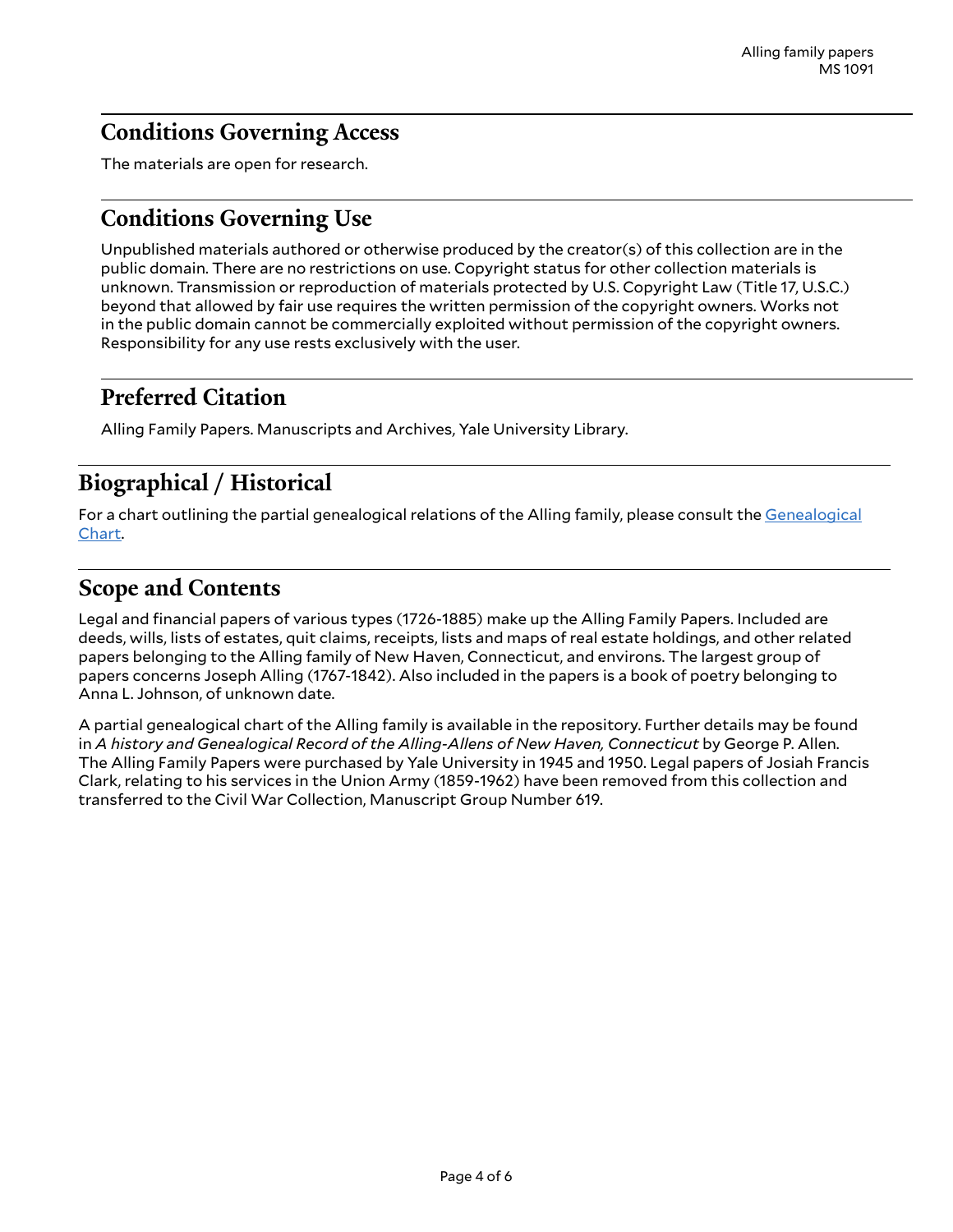# <span id="page-4-0"></span>**Collection Contents**

| $b. 1, f. 1 - 8$ | Legal and financial papers          | 1726-1885,<br>undated |
|------------------|-------------------------------------|-----------------------|
| b. 1, f. 9       | "Anna L. Johnson's Book"<br>English | undated               |
| b.2              | Oversize-Folio                      |                       |